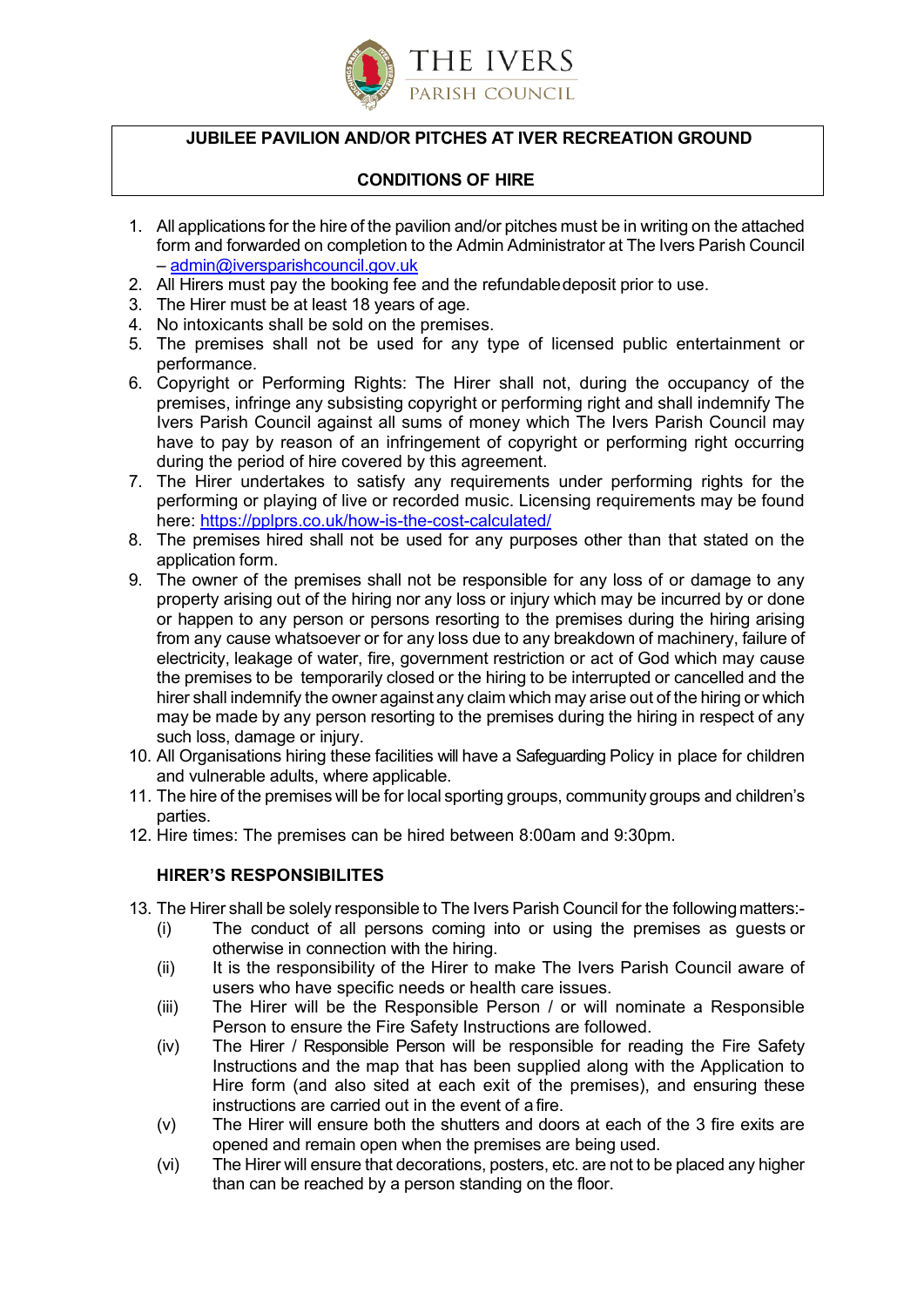- (vii) The Hirer will ensure that fold up tables and chairs are returned to the storage racks located in the cupboard.
- (viii) The Hirer will ensure that all persons leave the pavilion by the time the period of hiring expires and do so in a quiet and orderlymanner.
- (ix) The Hirer will ensure that no gambling, gaming or wagering takes place on the premises.
- (x) The Hirer will ensure that no riotous, unlawful, disorderly or unseemly conduct or activity takes place on the premises.
- (xi) The Hirer will ensure that no damage breakage or loss occurs to the premises or to any furniture, fittings or equipment belonging in the care of The Ivers Parish Council. In the event of damage, Hirers will be invoiced for the cost of repair/replacement.
- (xii) The Hirer shall ensure that any electrical appliance bought into the pavilion and used shall be in a safe and good working order and used in a safe manner. All electrical goods must conform to current legislation e.g. PAT tested.
- (xiii) The Hirer to make sure all spillages are wiped up immediately using the cleaning materials provided in the kitchen.
- (xiv) The Hire of the kitchen is subject to the Hirer fulfilling all legal requirements for the handling of food.
- (xv) No additional cooking equipment that uses naked flames, flammable gas or oil shall be operated in the vicinity of thepavilion nor brought onto the grounds.
- (xvi) The Hirer is responsible for ensuring all areas agreed in the booking application are left clean and all rubbish removed from site at the end of the hire period.
- (xvii) The Hirer is to ensure any electrical devices in the pavilion (not associated with the security system and fridge/freezer) are switched off, all taps and showers are turned off, all doors and shutters locked and the security alarm system is switched on in association with the key holder/caretaker.
- (xviii) The Hirer shall be responsible for not allowing any nuisance to be caused to other users of the Recreation Ground either by excessive noise or irresponsible behaviour.
- 14. The hire of the pavilion only applies to the area specified as The Jubilee Pavilion Premises and does not entitle the hirer to use or enter the premises at any other time other than the specific hours for which the hall is hired unless prior arrangements have been made with the Clerk at The Ivers Parish Council.
- 15. The Hirer shall not sub-let the pavilion.
- 16. Property of the Hirer must be removed at the end of each hire. The Ivers Parish Council accepts no responsibility for any property left on the premises after eachhire.
- 17. In the event of any failure by the Hirer to discharge his responsibilities under the foregoing conditions (1 to 16) he shall be solely responsible to The Ivers Parish Council for making good any damage, breakage or loss and for recouping any expenses incurred by The Ivers Parish Council in reinstatement, replacement, cleaning or otherwise as a result of the hirers said failure.

## **CANCELLATION OF BOOKINGS**

18. The Ivers Parish Council reserves the right to cancel any booking at short notice upon the terms that the booking fee is refunded in full and that The Ivers Parish Council are not responsible for any loss or inconvenience caused to the Hirer by such cancellation. Although the right thus reserves to The Ivers Parish Council is absolute, it is understood without creating any contract or warranty that the right will not ordinarily be exercised except in circumstances of emergency beyond the control of The Ivers Parish Council.